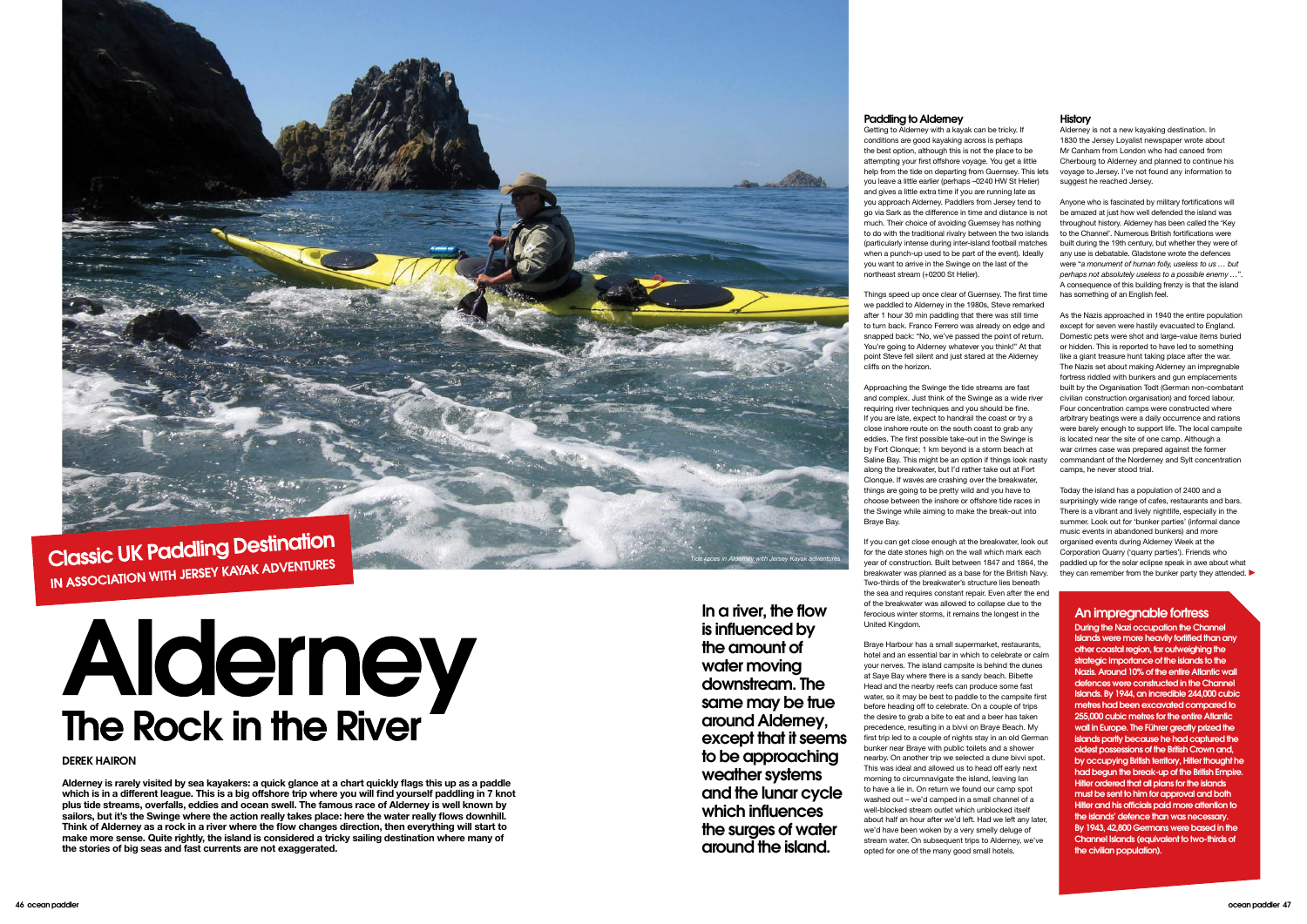water gets. The alternative is to break the trip to Jersey by stopping on Sark. It is worth considering this option, as it is fairly easy to switch routes until you are about 12 NM south of Alderney.

**From France:** The French departure point at Baie d'Écalgrain (small car park) is on the limits of the 6 mile rule for sea kayaking in French waters. Check the CKMer website (www.ckmer.org) or Colin Appleby's excellent kayaking in Brittany website (ocean-kayaking. net) for an English explanation of the current regulations for sea kayaking in France.

# Alderney Tides

Prepare yourself for a headache, as the tidal streams around Alderney are very complex. Though Alderney is small it gets a separate entry in the tidal stream atlas due to the complexity of the currents. This booklet is essential reading (unless you like unplanned offshore kayaking trips).

In the Swinge near Corbet Rock (at LW St Helier) the stream runs at it's fastest. Look out for overfalls, eddies and boils as the tide thunders by.

You'd be forgiven for thinking the tide around Alderney wakes up each morning and decides which side of the bed to roll out on. A more probable explanation is to think of Alderney as a rock in a river. Watch water flowing around a rock and the volume constantly varies along with eddies and currents. In a river, the flow is influenced by the amount of water moving downstream. The same may be true around Alderney, except that it seems to be approaching weather systems and the lunar cycle which influences the surges of water around the island.

The eddy on the south coast is puzzling. On two occasions I've paddled the same section of coast on a spring tide, at the same time of tide, only to find the tide streams were running completely different to the previous day.

If you enjoy fast-flowing water, the ledges between L'Etac de la Quoire and the coast produce an excellent standing wave with lots of opportunity to practice ferry glides. Brinchetais Ledge is a great place to practise advanced sea kayak river techniques. From about LW St Helier, the southwest stream flows downhill between the ledges. There is a big eddy pool near Fort Ile de Raz to pick up the pieces, from which it is a short drift back to Longis Bay.

Brinchetais Rocks are tricky if there is a southerly stream, but once around them you can tuck in close to the coast. The ruined Fort les Homeaux Florains is reminiscent of a Venetian fort. Corblets and Saye Bay are sandy beaches, which can produce surf and provide options to get afloat on rough days. Rounding Bibette Head takes you back into Braye Bay.

# Offshore trips and variations

Burhou is a challenging option even if the weather is very good and you are confident you have got the timings right. The island is a puffin breeding site and landing is restricted during the breeding season. The Alderney Wildlife Trust is a useful source of information and Roland, the manager/warden, has kayaking experience around Alderney. The trust operates a puffin-cam (www.alderneywildlife.org) so you can watch puffin nesting online.

a tricky crossing of the Swinge. The Ortac and Les Etacs numerous symbols for eddies (drawn as whirlpools) on If conditions are suitable, head to the gannet nests at Les Etacs. The rocks are easy to spot as they appear to be painted white; as you get closer you can however smell the 'paint'. Gannets first nested in 1940 and it is suspected their arrival coincided with the decline of gannets on Lundy when the island was used as a military base. The imposing gannetry on Ortac demands colonies have about 7500 gannets. Recent research with radio tracking found that the gannets travel over 340 km to feed. If you want to observe the birds, the warden recommends you watch silently from your kayak for at least 20 minutes so they get used to you and may come quite close.

The Casquets (7 NM, 13 km) are an elusive destination. The name originates from the French 'cascade' and alludes to the huge tidal streams pouring around the rocks. The the tidal stream atlas and chart around the Casquets are rather worrying. In reality, the streams barely pause for a minute before changing direction and it is rare for the water to be calm at the Casquets. Victor Hugo, who lived in both Jersey and Guernsey, wrote "*To be wrecked on the Casquets is to be cut into ribbons …*" The Casquets were the site of the worst shipping disaster in the Channel Islands on 30th March 1899 when the SS Stella, travelling at 18 knots in thick fog, collided with the Casquets; 77 of the 190 crew perished.

condition and a take-out is only recommended for those During the Second World War the lighthouse was used At Le Puit de Jervais the SS Point Law was wrecked in 1975. This is just one of about 180 shipwrecks around Alderney. Nearby is Telegraph Bay where landing is possible at half tides, but the footpath up is in very bad who enjoy extreme portages. Nearby are La Nache and Fourquie Stacks which are great to paddle between. The offshore rocks Coupe, Joyeux and the Noires Putes can be tricky spots to visit, as the tide stream is not the same as inshore. We once got caught out thinking the flow was running west at Joyeux Rocks when it was flowing strongly to the south. This resulted in some unplanned 'resistance paddling' back inshore.

as an observation post and garrisoned by seven Nazi soldiers. In September 1942 a party of ten officers and two men landed by dinghy to capture the guards. The top-heavy officer contingent suggests the raid was used as a training exercise. Unbeknown to the British Commandos, the raid was perfectly timed. Five minutes before the attack, the routine radio check had been completed and it was many hours before the raid was discovered.

## Alternative departure points and destinations

**Jersey direct:** The southbound stream from Alderney to Jersey runs for almost 7 hours; it is feasible to paddle the 35 NM in around 6–7 hours on a neap tide in good conditions. As you cross the Banc de la Schole (7 NM south of Alderney) it is remarkable just how shallow the

# Around the island

Both a clockwise or anticlockwise route around Aldern is feasible, but the clockwise route is perhaps more awkward. If your timings are out or the streams are in a funny mood that day you may hit the west-running steam in the Swinge.

Leaving Braye Bay, the numerous British and Nazi gun batteries below Fort Albert reveal the defences constructed on Alderney. There is rarely a moment when you will not see a British or Nazi gun emplacement on this trip. The area from Saline Bay to Les Etacs rocks is a Ramsar reserve. At low tide on the shoreward side of Corbet Rock, what at first looks like sand is Maërl (a form of coralline red algae resembling coral). It is worth landing to explore at low tide but you may sink up to your knees in the coarse sand and Maërl, which can feel a bit scary. In some countries Maërl is gathered as a fertiliser, but it is regarded as a non-renewable resource. Nearby is Fort Clonque, now a Landmark Trust holiday let. The causeway covers so it is possible to nip between Fort Clonque and the shore if the Swinge is off-putting that day. This spot is the last decent take-out or put-in point before you hit the south coast cliffs.

From Coque Lihou to L'Etac de la Quoire you may encounter strong eddies extending up to Queslingue Rocks. The eddy seems to vary depending on the incoming weather systems and tide heights. The disused Cachaliere Quarry and pier seem out of place. On a grey overcast early morning paddle, this spot appears Tolkien-like with the L'Etac rocks looking like something out of a Norse saga; the effect is quite eerie.

Blue Stone beach lives up to its name: it is a storm beach full of large well-rounded rocks with a faint path down to the beach. There are caves and sea arches around La Tchue Bay so it is worth taking time to explore these, but watch out if there is any swell about.

Longis Bay is a sandy beach with easy access and shelter from the westerlies. Recent archaeological excavations suggest that the ancient Chateau de Longis may be a Roman Fort. This is a good put-in or take-out point for shorter paddles along parts of the south coast to L'Etac de la Quoire and around the northeast coast. The large round clay ball on the Nazi wall is one of 11 Goldsworthy Stones (www.alderneystones.com) located around the island. Over time, the stones are decaying back into the earth as part of the art project.

# About the author

Derek Hairon is a BCU level 5 sea coach and Director of Jersey Kayak Adventures (www.jerseykayakadventures.co.uk), the only specialist sea kayaking company in the Channel Islands. He organises both coastal and offshore tours and charter-boatsupported kayak tours to the offshore islands and reefs. Born in Jersey, Derek has spent most of his life kayaking in the Channel islands as well as sea kayak expeditions (e.g. Ireland circumnavigation, Faroe Islands, Aland Islands, Alaska, the Tamur and Marsyangdi rivers in Nepal and many U K sea kayak destinations). He is the author of Sit-on-top Kayak: A Beginner's Guide published by Pesda Press.

# Blue Stone beach lives up to its name: it is a storm beach full of large well-rounded rocks with a faint path down to the beach. There are caves and sea arches around La Tchue Bay so it is worth taking time to explore these, but watch out if there is any swell about.